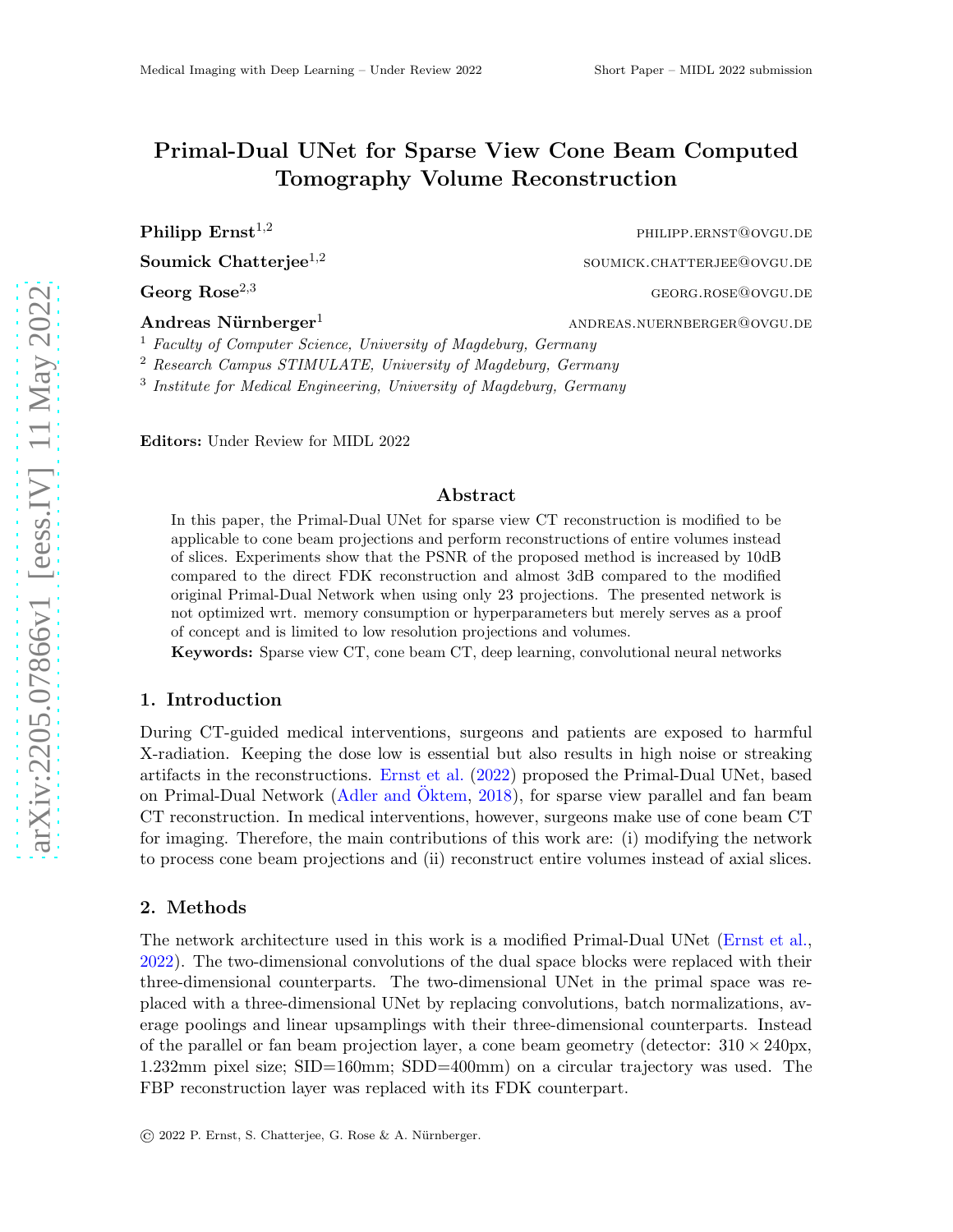For comparability, the data normalization, the  $L_1$  loss function, the Adam optimizer (lr=1e-3,  $\beta_1$ =0.9,  $\beta_2$ =0.999) and the number of epochs (151) were kept the same. The effective batch size was set to 16. Training data was simulated by downsampling LungCT-Diagnosis [\(Grove et al.,](#page-2-2) [2015](#page-2-2)) volumes  $(42/9/10$  for training/validation/test) to cubes with side lengths of 128px = 128mm due to memory limitations. Random flips, rotations and scalings of the volumes were used as augmentation during training. Sparse views were simulated by retaining every 8th or 16th of 360 equiangular projections (called *Sparse 8* or Sparse 16, respectively).

### 3. Results

Table 1: Mean and standard deviation over all axial test slices for Sparse 16.

<span id="page-1-0"></span>

| Model/Method        | $SSIM [\%]$      | PSNR [dB]        | RMSE [HU]           |
|---------------------|------------------|------------------|---------------------|
| FDK.                | $43.54 \pm 8.27$ | $17.92 \pm 2.64$ | $388.57 \pm 108.15$ |
| FDKConvNet          | $67.37 \pm 8.99$ | $24.72 \pm 1.93$ | $177.30 \pm 60.94$  |
| Primal-Dual Network | $69.87 \pm 7.66$ | $25.19 + 2.08$   | $169.22 \pm 64.35$  |
| Primal-Dual UNet    | $78.76 \pm 7.50$ | $27.93 \pm 2.33$ | $128.89 \pm 57.78$  |

Table [1](#page-1-0) shows the results of the different models evaluated on the test set. All models outperform the direct sparse view FDK reconstruction by a large margin, while the Primal-Dual models further increase the quality compared to FDKConvNet [\(Jin et al.](#page-2-3), [2017](#page-2-3)). The proposed Primal-Dual UNet results in the lowest errors. Wilcoxon signed-rank tests reveal that the proposed model significantly outperforms any other model/method pair-wise (pvalue  $< 0.5\%$ ).



<span id="page-1-1"></span>Figure 1: Exemplary axial slice from different models/methods.

Figure [1](#page-1-1) shows an exemplary axial slice from the different models for Sparse 8 (top row) and *Sparse 16* (bottom row). FDKConvNet does not seem to have learned anatomical